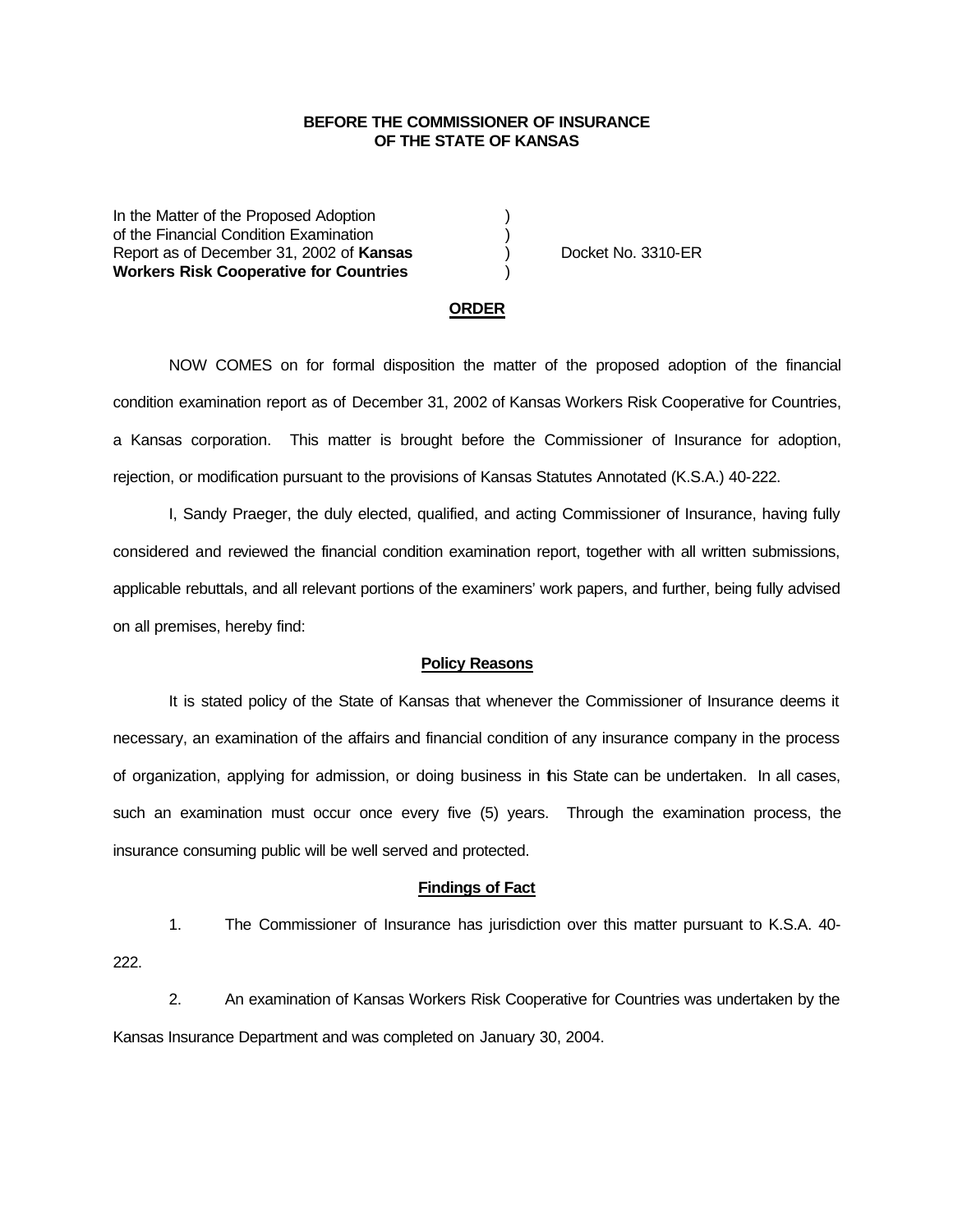3. The examiner-in-charge tendered and filed with the Kansas Insurance Department a verified written report of the examination within thirty (30) days following completion of the examination, to wit; January 30, 2004.

4. Following receipt of the verified report, the Kansas Insurance Department transmitted the report to Kansas Workers Risk Cooperative for Countries on March 31, 2004, with a duly executed notice advising the company of its opportunity to prepare and submit to the Kansas Insurance Department a written submission or rebuttal with respect to any and all matters contained in the report. Kansas Workers Risk Cooperative for Countries was further advised that any written submission or rebuttal needed to be filed with the Kansas Insurance Department no later than thirty (30) days after receipt of the verified report.

5. Kansas Workers Risk Cooperative for Countries filed a written acceptance of the verified report on March 29, 2004.

6. Based upon the written submission tendered by Kansas Workers Risk Cooperative for Countries, the company took no exceptions to matters contained in the verified report.

7. Within thirty (30) days of the end of the time period allowed for written submission or rebuttal, the Commissioner of Insurance fully reviewed the report, together with all written submissions and rebuttals provided by Kansas Workers Risk Cooperative for Countries. The Commissioner of Insurance further reviewed all relevant workpapers.

8. No other written submissions or rebuttals were submitted by Kansas Workers Risk Cooperative for Countries.

### **Conclusion of Law**

9. K.S.A. 40-222(d)(2) provides:

"Within 30 days of the end of the period allowed for the receipt of written submissions or rebuttals, the commissioner shall fully consider and review the report, together with any written submissions or rebuttals and any relevant portions of the examiners workpapers and enter an order:

(A) Adopting the examination report as filed or with modification or corrections. If the examination report reveals that the company is operating in violation of any law, regulation or prior order of the commissioner, the commissioner may order the company to take any action the commissioner considers necessary and appropriate to cure such violations; or